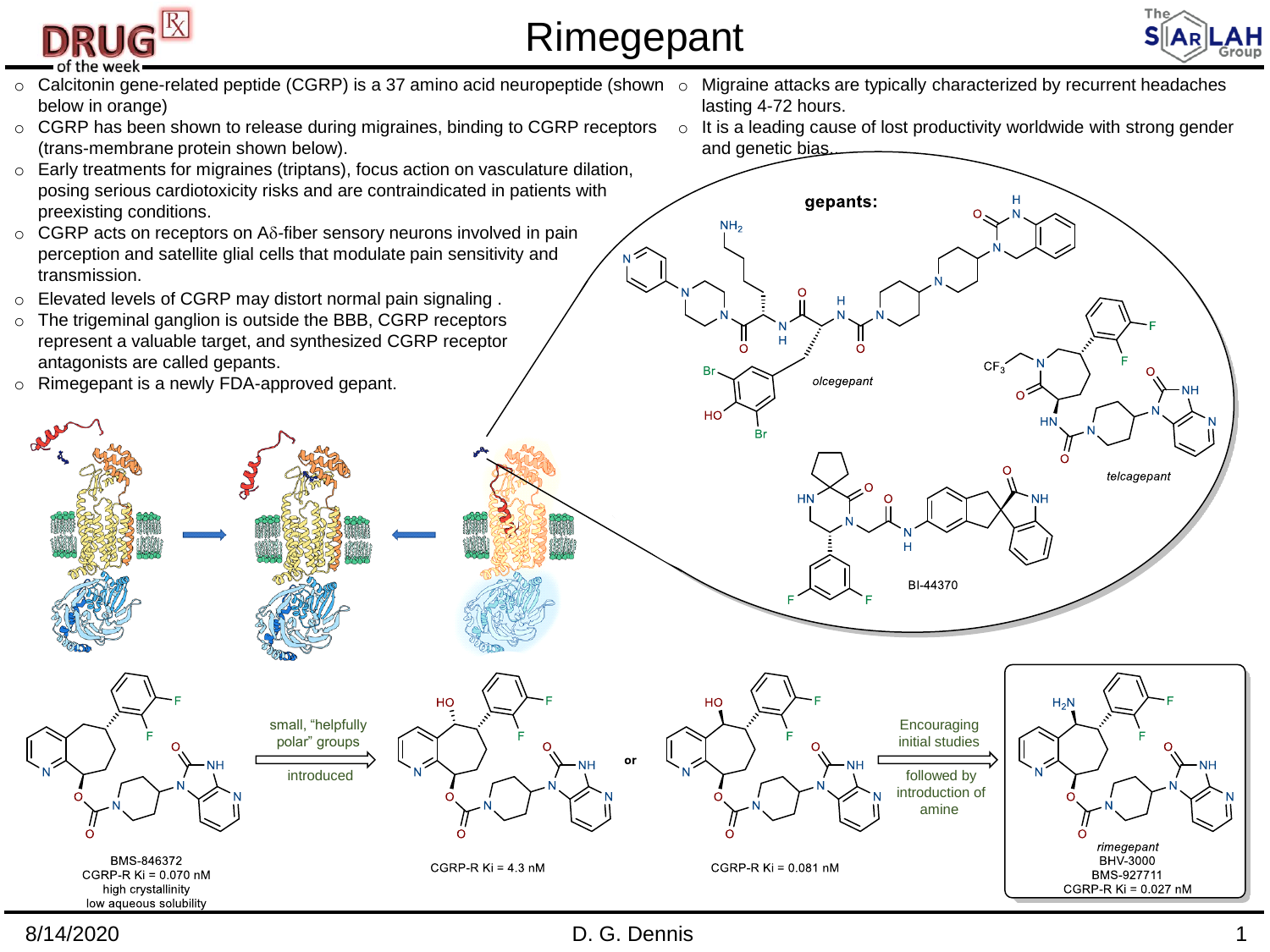

## Rimegepant